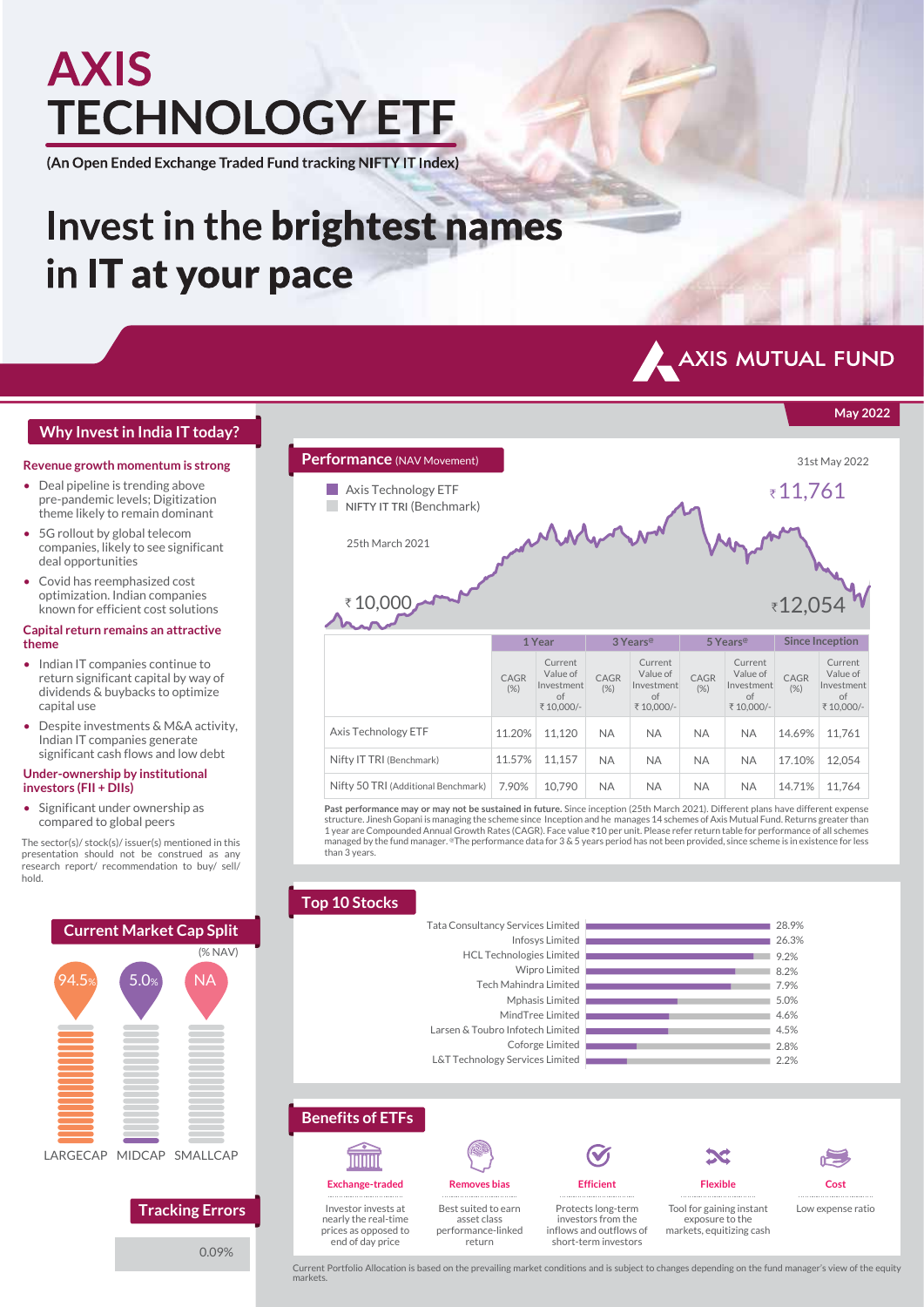



20 years of experience in financial market. He has been managing this fund since Inception.



## $\frac{[?8]}{\text{Entry Load}}$  NA





Inception Date

25th March 2021

## Exchange Listed BSE/NSE



## ISIN INF846K01Y96

## Bloomberg Code ATECHETF IN Equity

**Top 3 & Bottom 3 schemes managed by Jinesh Gopani** (As on 31st May 2022)

|                                                                   |                      |                | 1 Year                                         | 3 Years        |                                               | 5 Years     |                                               | <b>Since Inception</b> |                                                      |
|-------------------------------------------------------------------|----------------------|----------------|------------------------------------------------|----------------|-----------------------------------------------|-------------|-----------------------------------------------|------------------------|------------------------------------------------------|
|                                                                   | Date of<br>Inception | CAGR<br>$(\%)$ | Current Value<br>of Investment<br>of ₹10,000/- | CAGR<br>$(\%)$ | Current Value<br>of Investment<br>of₹10,000/- | CAGR<br>(%) | Current Value<br>of Investment<br>of₹10,000/- | CAGR<br>$(\%)$         | <b>Current Value</b><br>of Investment<br>of₹10,000/- |
| FUNDS MANAGED BY JINESH GOPANI (Total schemes managed: 14)        |                      |                |                                                |                |                                               |             |                                               |                        |                                                      |
| Top 3 Funds                                                       |                      |                |                                                |                |                                               |             |                                               |                        |                                                      |
| Axis Technology ETF                                               | 25-Mar-21            | 11.20%         | 11,120                                         | <b>NA</b>      | <b>NA</b>                                     | <b>NA</b>   | <b>NA</b>                                     | 14.69%                 | 11,761                                               |
| Nifty IT TRI (Benchmark)                                          |                      | 11.57%         | 11,157                                         | <b>NA</b>      | <b>NA</b>                                     | <b>NA</b>   | <b>NA</b>                                     | 17.10%                 | 12,054                                               |
| Nifty 50 TRI Index (Additional Benchmark)                         |                      | 7.90%          | 10,790                                         | <b>NA</b>      | <b>NA</b>                                     | <b>NA</b>   | <b>NA</b>                                     | 14.71%                 | 11,764                                               |
| Axis Growth Opportunities Fund - Regular Plan - Growth Option     | 22-Oct-18            | 8.65%          | 10,865                                         | 19.82%         | 17,213                                        | <b>NA</b>   | <b>NA</b>                                     | 18.96%                 | 18,710                                               |
| NIFTY Large Midcap 250 TRI (Benchmark)                            |                      | 8.99%          | 10,899                                         | 16.22%         | 15,705                                        | <b>NA</b>   | <b>NA</b>                                     | 17.44%                 | 17,863                                               |
| Nifty 50 TRI (Additional Benchmark)                               |                      | 7.90%          | 10,790                                         | 13.03%         | 14,447                                        | <b>NA</b>   | <b>NA</b>                                     | 15.68%                 | 16,912                                               |
| Axis Growth Opportunities Fund - Direct Plan - Growth Option      | 22-Oct-18            | 10.27%         | 11,027                                         | 21.77%         | 18,064                                        | <b>NA</b>   | <b>NA</b>                                     | 20.96%                 | 19,870                                               |
| NIFTY Large Midcap 250 TRI (Benchmark)                            |                      | 8.99%          | 10,899                                         | 16.22%         | 15,705                                        | <b>NA</b>   | <b>NA</b>                                     | 17.44%                 | 17,863                                               |
| Nifty 50 TRI (Additional Benchmark)                               |                      | 7.90%          | 10,790                                         | 13.03%         | 14,447                                        | <b>NA</b>   | <b>NA</b>                                     | 15.68%                 | 16,912                                               |
| Axis Retirement Savings Fund - Conservative Plan - Regular Plan - | 20-Dec-19            | 1.96%          | 10,196                                         | <b>NA</b>      | <b>NA</b>                                     | <b>NA</b>   | <b>NA</b>                                     | 8.24%                  | 12,138                                               |
| Growth Option                                                     |                      |                |                                                |                |                                               |             |                                               |                        |                                                      |
| NIFTY 50 Hybrid Short Duration Debt 25:75 Index (Benchmark)       |                      | 4.13%          | 10,413                                         | <b>NA</b>      | <b>NA</b>                                     | <b>NA</b>   | <b>NA</b>                                     | 8.69%                  | 12,262                                               |
| NIFTY 10 yr Benchmark G-Sec (Additional Benchmark)                |                      | $-3.93%$       | 9,607                                          | <b>NA</b>      | <b>NA</b>                                     | <b>NA</b>   | <b>NA</b>                                     | 2.58%                  | 10,643                                               |
| Axis Retirement Savings Fund - Conservative Plan - Direct Plan -  | 20-Dec-19            | 3.70%          | 10.370                                         | <b>NA</b>      | <b>NA</b>                                     | <b>NA</b>   | <b>NA</b>                                     | 10.15%                 | 12,668                                               |
| Growth Option                                                     |                      |                |                                                |                |                                               |             |                                               |                        |                                                      |
| NIFTY 50 Hybrid Short Duration Debt 25:75 Index (Benchmark)       |                      | 4.13%          | 10,413                                         | <b>NA</b>      | <b>NA</b>                                     | <b>NA</b>   | <b>NA</b>                                     | 8.69%                  | 12,262                                               |
| NIFTY 10 yr Benchmark G-Sec (Additional Benchmark)                |                      | $-3.93%$       | 9,607                                          | <b>NA</b>      | <b>NA</b>                                     | <b>NA</b>   | <b>NA</b>                                     | 2.58%                  | 10,643                                               |
| <b>Bottom 3 Funds</b>                                             |                      |                |                                                |                |                                               |             |                                               |                        |                                                      |
| <b>AXIS Healthcare ETF</b>                                        | 17-May-21            | $-6.93%$       | 9,307                                          | <b>NA</b>      | <b>NA</b>                                     | <b>NA</b>   | <b>NA</b>                                     | $-6.27%$               | 9,350                                                |
| Nifty Healthcare TRI (Benchmark)                                  |                      | $-6.66%$       | 9,334                                          | <b>NA</b>      | <b>NA</b>                                     | <b>NA</b>   | <b>NA</b>                                     | $-4.94%$               | 9,488                                                |
| Nifty 50 TRI Index (Additional Benchmark)                         |                      | 7.90%          | 10,790                                         | <b>NA</b>      | <b>NA</b>                                     | <b>NA</b>   | <b>NA</b>                                     | 12.37%                 | 11,287                                               |
| Axis Long Term Equity Fund - Regular Plan - Growth Option         | 29-Dec-09            | $-2.40%$       | 9,760                                          | 10.77%         | 13,595                                        | 11.65%      | 17,356                                        | 15.92%                 | 62,692                                               |
| Nifty 500 TRI (Benchmark)                                         |                      | 8.08%          | 10,808                                         | 14.25%         | 14,917                                        | 12.40%      | 17,949                                        | 11.28%                 | 37,728                                               |
| Nifty 50 TRI (Additional Benchmark)                               |                      | 7.90%          | 10,790                                         | 13.03%         | 14,447                                        | 12.97%      | 18,403                                        | 11.15%                 | 37,198                                               |
| Axis Long Term Equity Fund - Direct Plan - Growth Option          | $01$ -Jan-13         | $-1.58%$       | 9,842                                          | 11.69%         | 13,938                                        | 12.68%      | 18,171                                        | 17.69%                 | 46,354                                               |
| Nifty 500 TRI (Benchmark)                                         |                      | 8.08%          | 10,808                                         | 14.25%         | 14.917                                        | 12.40%      | 17.949                                        | 13.47%                 | 32,874                                               |
| Nifty 50 TRI (Additional Benchmark)                               |                      | 7.90%          | 10,790                                         | 13.03%         | 14,447                                        | 12.97%      | 18,403                                        | 12.89%                 | 31,314                                               |
| Axis Focused 25 Fund - Regular Plan - Growth                      | 29-Jun-12            | $-2.04%$       | 9,796                                          | 11.11%         | 13,722                                        | 11.72%      | 17,412                                        | 14.78%                 | 39,300                                               |
| Nifty 500 TRI (Benchmark)                                         |                      | 8.08%          | 10,808                                         | 14.25%         | 14,917                                        | 12.40%      | 17,949                                        | 14.38%                 | 37,932                                               |
| Nifty 50 TRI (Additional Benchmark)                               |                      | 7.90%          | 10,790                                         | 13.03%         | 14,447                                        | 12.97%      | 18,403                                        | 13.61%                 | 35,478                                               |
| Axis Focused 25 Fund - Direct Plan - Growth                       | $01$ -Jan-13         | $-0.92%$       | 9,908                                          | 12.42%         | 14,212                                        | 13.06%      | 18,480                                        | 15.15%                 | 37,736                                               |
| Nifty 500 TRI (Benchmark)                                         |                      | 8.08%          | 10,808                                         | 14.25%         | 14,917                                        | 12.40%      | 17,949                                        | 13.47%                 | 32,874                                               |
| Nifty 50 TRI (Additional Benchmark)                               |                      | 7.90%          | 10,790                                         | 13.03%         | 14,447                                        | 12.97%      | 18,403                                        | 12.89%                 | 31,314                                               |